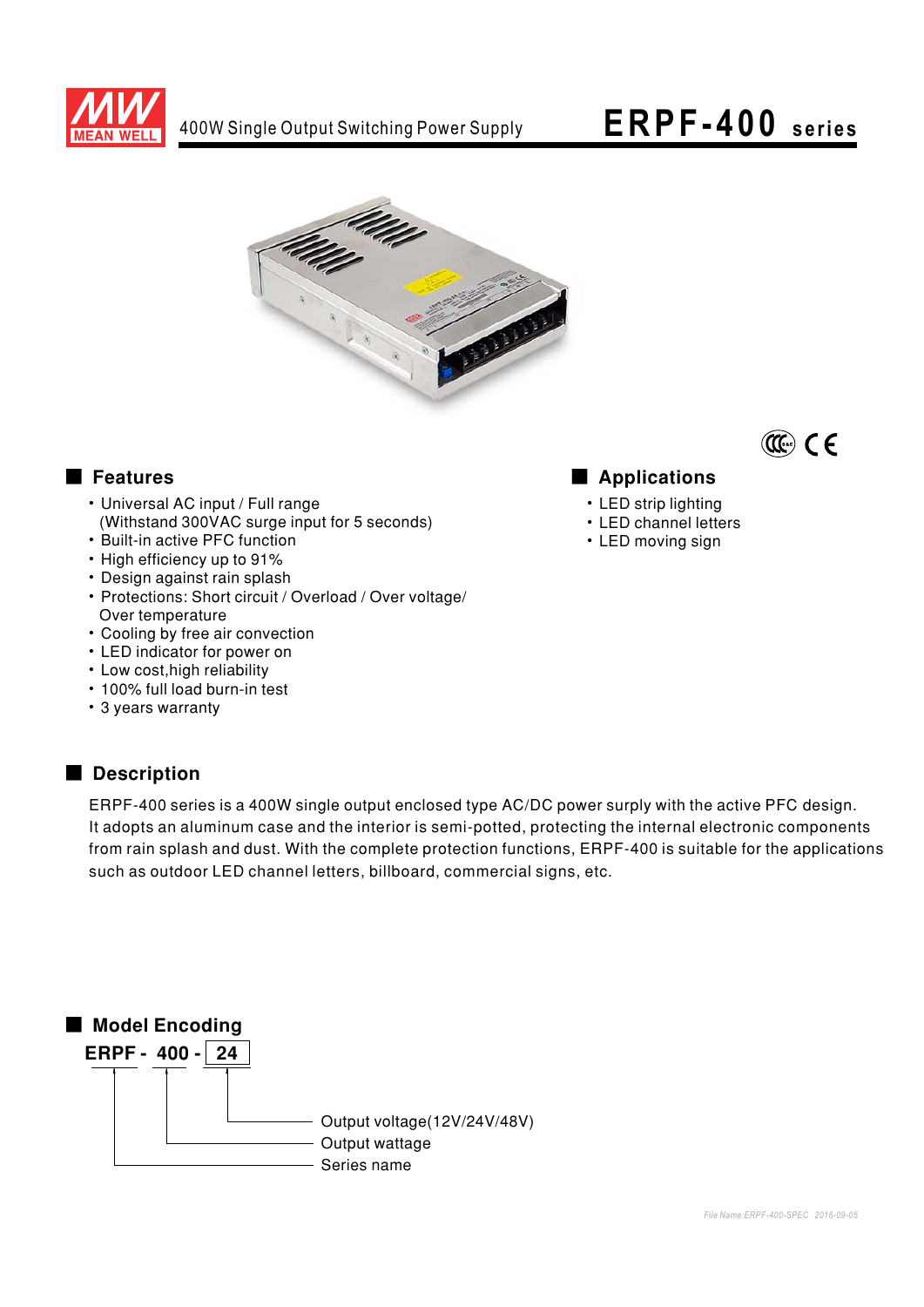

#### **SPECIFICATION**

| <b>MODEL</b>           |                                                                                                                                                                                                                                                                                                                                                                                                                                                                                                                                                                                                                                                                                                                                                                                                                                                                                                                                                                           | ERPF-400-12                                                                                          | ERPF-400-24    | ERPF-400-48    |
|------------------------|---------------------------------------------------------------------------------------------------------------------------------------------------------------------------------------------------------------------------------------------------------------------------------------------------------------------------------------------------------------------------------------------------------------------------------------------------------------------------------------------------------------------------------------------------------------------------------------------------------------------------------------------------------------------------------------------------------------------------------------------------------------------------------------------------------------------------------------------------------------------------------------------------------------------------------------------------------------------------|------------------------------------------------------------------------------------------------------|----------------|----------------|
|                        | <b>DC VOLTAGE</b>                                                                                                                                                                                                                                                                                                                                                                                                                                                                                                                                                                                                                                                                                                                                                                                                                                                                                                                                                         | 12V                                                                                                  | <b>24V</b>     | 48V            |
| <b>OUTPUT</b>          | <b>RATED CURRENT</b>                                                                                                                                                                                                                                                                                                                                                                                                                                                                                                                                                                                                                                                                                                                                                                                                                                                                                                                                                      | 30A                                                                                                  | 16.7A          | 8.3A           |
|                        | <b>CURRENT RANGE</b><br>Note.5                                                                                                                                                                                                                                                                                                                                                                                                                                                                                                                                                                                                                                                                                                                                                                                                                                                                                                                                            | $0 - 30A$                                                                                            | $0 - 16.7A$    | $0 - 8.3A$     |
|                        | <b>RATED POWER</b>                                                                                                                                                                                                                                                                                                                                                                                                                                                                                                                                                                                                                                                                                                                                                                                                                                                                                                                                                        | 360W                                                                                                 | 400.8W         | 398.4W         |
|                        | RIPPLE & NOISE (max.) Note.2 150mVp-p                                                                                                                                                                                                                                                                                                                                                                                                                                                                                                                                                                                                                                                                                                                                                                                                                                                                                                                                     |                                                                                                      | 150mVp-p       | 240mVp-p       |
|                        | <b>VOLTAGE ADJ. RANGE</b>                                                                                                                                                                                                                                                                                                                                                                                                                                                                                                                                                                                                                                                                                                                                                                                                                                                                                                                                                 | $10.8 - 13.2V$                                                                                       | $21.6 - 26.4V$ | $43.2 - 52.8V$ |
|                        | VOLTAGE TOLERANCE Note.3   ±1.0%                                                                                                                                                                                                                                                                                                                                                                                                                                                                                                                                                                                                                                                                                                                                                                                                                                                                                                                                          |                                                                                                      | ±1.0%          | ±1.0%          |
|                        | <b>LINE REGULATION</b>                                                                                                                                                                                                                                                                                                                                                                                                                                                                                                                                                                                                                                                                                                                                                                                                                                                                                                                                                    | ±0.5%                                                                                                | ±0.5%          | ±0.5%          |
|                        | <b>LOAD REGULATION</b>                                                                                                                                                                                                                                                                                                                                                                                                                                                                                                                                                                                                                                                                                                                                                                                                                                                                                                                                                    | ±0.5%                                                                                                | ±0.5%          | ±0.5%          |
|                        | <b>SETUP, RISE TIME</b>                                                                                                                                                                                                                                                                                                                                                                                                                                                                                                                                                                                                                                                                                                                                                                                                                                                                                                                                                   | 2000ms, 100ms/230VAC; 3000ms, 100ms/115VAC at full load                                              |                |                |
|                        | <b>HOLD UP TIME (Typ.)</b>                                                                                                                                                                                                                                                                                                                                                                                                                                                                                                                                                                                                                                                                                                                                                                                                                                                                                                                                                | 10ms/230VAC; 10ms/115VAC at full load                                                                |                |                |
|                        | <b>VOLTAGE RANGE Note.4</b>                                                                                                                                                                                                                                                                                                                                                                                                                                                                                                                                                                                                                                                                                                                                                                                                                                                                                                                                               | $90 - 264$ VAC<br>127~370VDC                                                                         |                |                |
| <b>INPUT</b>           | <b>FREQUENCY RANGE</b>                                                                                                                                                                                                                                                                                                                                                                                                                                                                                                                                                                                                                                                                                                                                                                                                                                                                                                                                                    | $47 \sim 63$ Hz                                                                                      |                |                |
|                        | <b>POWER FACTOR (Typ.)</b>                                                                                                                                                                                                                                                                                                                                                                                                                                                                                                                                                                                                                                                                                                                                                                                                                                                                                                                                                | PF≧0.95/230VAC, PF≧0.98/115VAC                                                                       |                |                |
|                        | <b>EFFICIENCY (Typ.)</b>                                                                                                                                                                                                                                                                                                                                                                                                                                                                                                                                                                                                                                                                                                                                                                                                                                                                                                                                                  | 89%                                                                                                  | 90%            | 91%            |
|                        | <b>AC CURRENT (Typ.)</b>                                                                                                                                                                                                                                                                                                                                                                                                                                                                                                                                                                                                                                                                                                                                                                                                                                                                                                                                                  | 2.5A/230VAC 3A/115VAC                                                                                |                |                |
|                        | <b>INRUSH CURRENT (Typ.)</b>                                                                                                                                                                                                                                                                                                                                                                                                                                                                                                                                                                                                                                                                                                                                                                                                                                                                                                                                              | cold start 45A/115VAC, 90A/230VAC                                                                    |                |                |
|                        | <b>LEAKAGE CURRENT</b>                                                                                                                                                                                                                                                                                                                                                                                                                                                                                                                                                                                                                                                                                                                                                                                                                                                                                                                                                    | $<$ 1mA $/$ 240VAC                                                                                   |                |                |
|                        | <b>OVER LOAD</b>                                                                                                                                                                                                                                                                                                                                                                                                                                                                                                                                                                                                                                                                                                                                                                                                                                                                                                                                                          | 105 $\sim$ 135% rated output power                                                                   |                |                |
|                        |                                                                                                                                                                                                                                                                                                                                                                                                                                                                                                                                                                                                                                                                                                                                                                                                                                                                                                                                                                           | Protection type : Constant current limiting, recovers automatically after fault condition is removed |                |                |
|                        | <b>SHORT CIRCUIT</b>                                                                                                                                                                                                                                                                                                                                                                                                                                                                                                                                                                                                                                                                                                                                                                                                                                                                                                                                                      | Protection type : Constant current limiting, recovers automatically after fault condition is removed |                |                |
|                        | PROTECTION   OVER VOLTAGE                                                                                                                                                                                                                                                                                                                                                                                                                                                                                                                                                                                                                                                                                                                                                                                                                                                                                                                                                 | $13.8 - 16.2V$                                                                                       | $27.6 - 32.4V$ | $55.2 - 64.8V$ |
|                        |                                                                                                                                                                                                                                                                                                                                                                                                                                                                                                                                                                                                                                                                                                                                                                                                                                                                                                                                                                           | Protection type : Shut down O/P voltage, re-power on to recover                                      |                |                |
|                        | <b>OVER TEMPERATURE</b>                                                                                                                                                                                                                                                                                                                                                                                                                                                                                                                                                                                                                                                                                                                                                                                                                                                                                                                                                   | Shut down O/P voltage, recovers automatically after temperature goes down                            |                |                |
| <b>ENVIRONMENT</b>     | <b>WORKING TEMP.</b>                                                                                                                                                                                                                                                                                                                                                                                                                                                                                                                                                                                                                                                                                                                                                                                                                                                                                                                                                      | $-30 \sim +60^{\circ}$ (Refer to output load derating curve)                                         |                |                |
|                        | <b>WORKING HUMIDITY</b>                                                                                                                                                                                                                                                                                                                                                                                                                                                                                                                                                                                                                                                                                                                                                                                                                                                                                                                                                   | 20~90% RH non-condensing                                                                             |                |                |
|                        | <b>STORAGE TEMP., HUMIDITY</b>                                                                                                                                                                                                                                                                                                                                                                                                                                                                                                                                                                                                                                                                                                                                                                                                                                                                                                                                            | $-30 \sim +85^{\circ}$ C, 10 ~ 95% RH                                                                |                |                |
|                        | <b>TEMP. COEFFICIENT</b>                                                                                                                                                                                                                                                                                                                                                                                                                                                                                                                                                                                                                                                                                                                                                                                                                                                                                                                                                  | $\pm 0.1\%$ / $\degree$ (0 ~ 35 $\degree$ C)                                                         |                |                |
|                        | <b>VIBRATION</b>                                                                                                                                                                                                                                                                                                                                                                                                                                                                                                                                                                                                                                                                                                                                                                                                                                                                                                                                                          | 10 ~ 500Hz, 3G 10min./1cycle, 60min. each along X, Y, Z axes                                         |                |                |
|                        | <b>SAFETY STANDARDS</b>                                                                                                                                                                                                                                                                                                                                                                                                                                                                                                                                                                                                                                                                                                                                                                                                                                                                                                                                                   | CCC GB4943.1-2011 approved                                                                           |                |                |
| <b>SAFETY &amp;</b>    | <b>WITHSTAND VOLTAGE</b>                                                                                                                                                                                                                                                                                                                                                                                                                                                                                                                                                                                                                                                                                                                                                                                                                                                                                                                                                  | I/P-O/P:3KVAC I/P-FG:2KVAC<br>O/P-FG:0.5KVAC                                                         |                |                |
| <b>EMC</b><br>(Note.6) | I/P-O/P, I/P-FG, O/P-FG:100M Ohms/500VDC / 25°C/70% RH<br><b>ISOLATION RESISTANCE</b>                                                                                                                                                                                                                                                                                                                                                                                                                                                                                                                                                                                                                                                                                                                                                                                                                                                                                     |                                                                                                      |                |                |
|                        | <b>EMC EMISSION</b>                                                                                                                                                                                                                                                                                                                                                                                                                                                                                                                                                                                                                                                                                                                                                                                                                                                                                                                                                       | Compliance to EN55022 (CISPR22) class A, GB9254 classA, GB17625.1; EN61000-3-2                       |                |                |
|                        | <b>EMC IMMUNITY</b>                                                                                                                                                                                                                                                                                                                                                                                                                                                                                                                                                                                                                                                                                                                                                                                                                                                                                                                                                       | Compliance to EN61000-4-5; light industry level, criteria A                                          |                |                |
| <b>OTHERS</b>          | <b>MTBF</b><br><b>DIMENSION</b>                                                                                                                                                                                                                                                                                                                                                                                                                                                                                                                                                                                                                                                                                                                                                                                                                                                                                                                                           | 233.422Khrs min.<br>MIL-HDBK-217F (25℃)<br>220.4*130*48mm (L*W*H)                                    |                |                |
|                        | PACKING                                                                                                                                                                                                                                                                                                                                                                                                                                                                                                                                                                                                                                                                                                                                                                                                                                                                                                                                                                   | 1.1Kg; 9pcs / 11Kg / 0.63CUFT                                                                        |                |                |
| <b>NOTE</b>            | 1. All parameters NOT specially mentioned are measured at 230VAC input, rated load and 25°C of ambient temperature.<br>2. Ripple & noise are measured at 20MHz of bandwidth by using a 12" twisted pair-wire terminated with a 0.1uf & 47uf parallel capacitor.<br>3. Tolerance : includes set up tolerance, line regulation and load regulation.<br>4. Derating may be needed under low input voltages. Please check the static characteristics for more details.<br>5. Please refer to "Static Characteristics".<br>6. The power supply is considered a component which will be installed into a final equipment. All the EMC tests are been executed by mounting the unit on<br>a 450mm*450mm metal plate with 1mm of thickness. The final equipment must be re-confirmed that it still meets EMC directives. For quidance on how to<br>perform these EMC tests, please refer to "EMI testing of component power supplies." (as available on http://www.meanwell.com). |                                                                                                      |                |                |

*File Name:ERPF-400-SPEC 2016-09-05*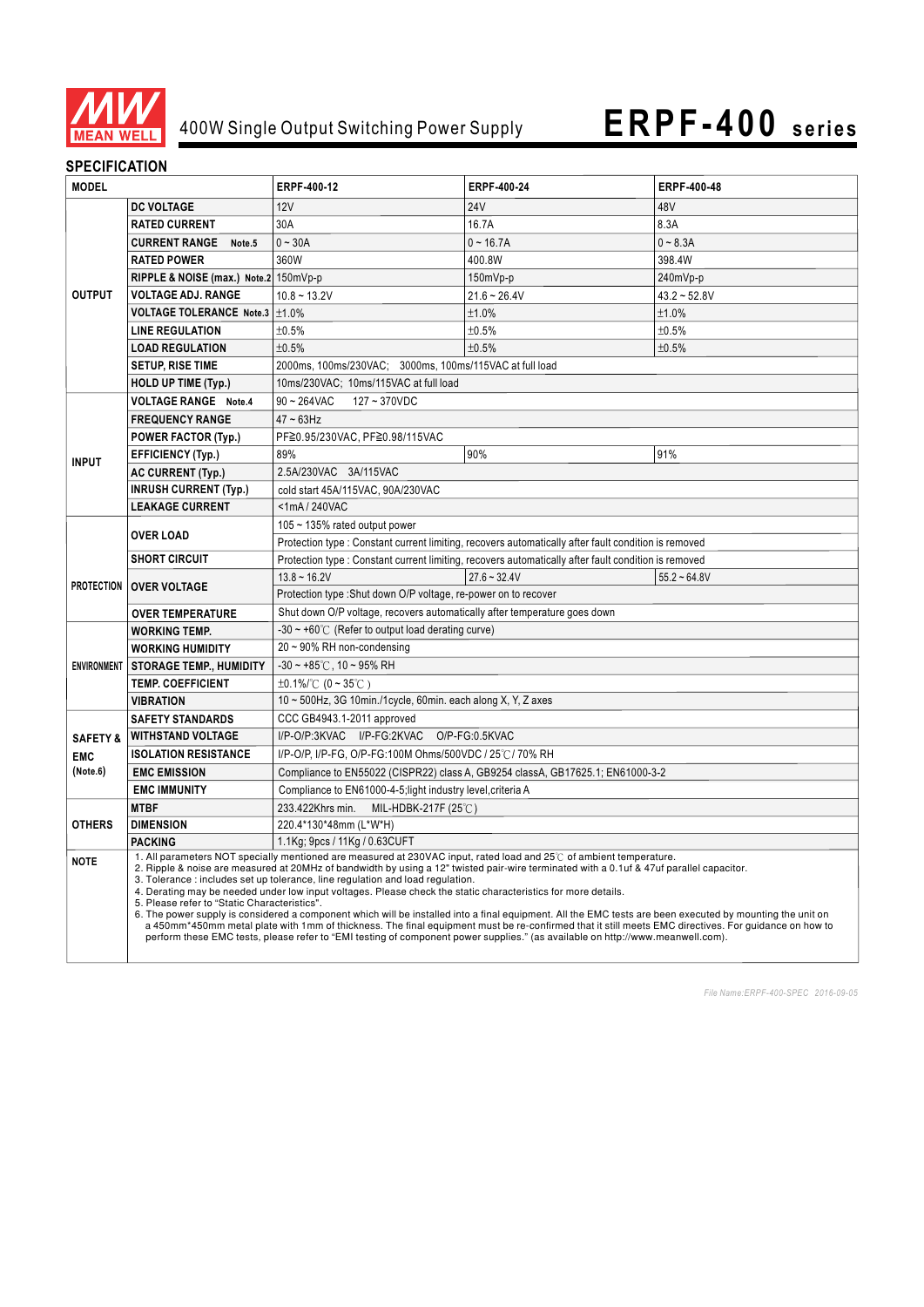

## 400W Single Output Switching Power Supply **ERPF-400 series**



*File Name:ERPF-400-SPEC 2016-09-05*